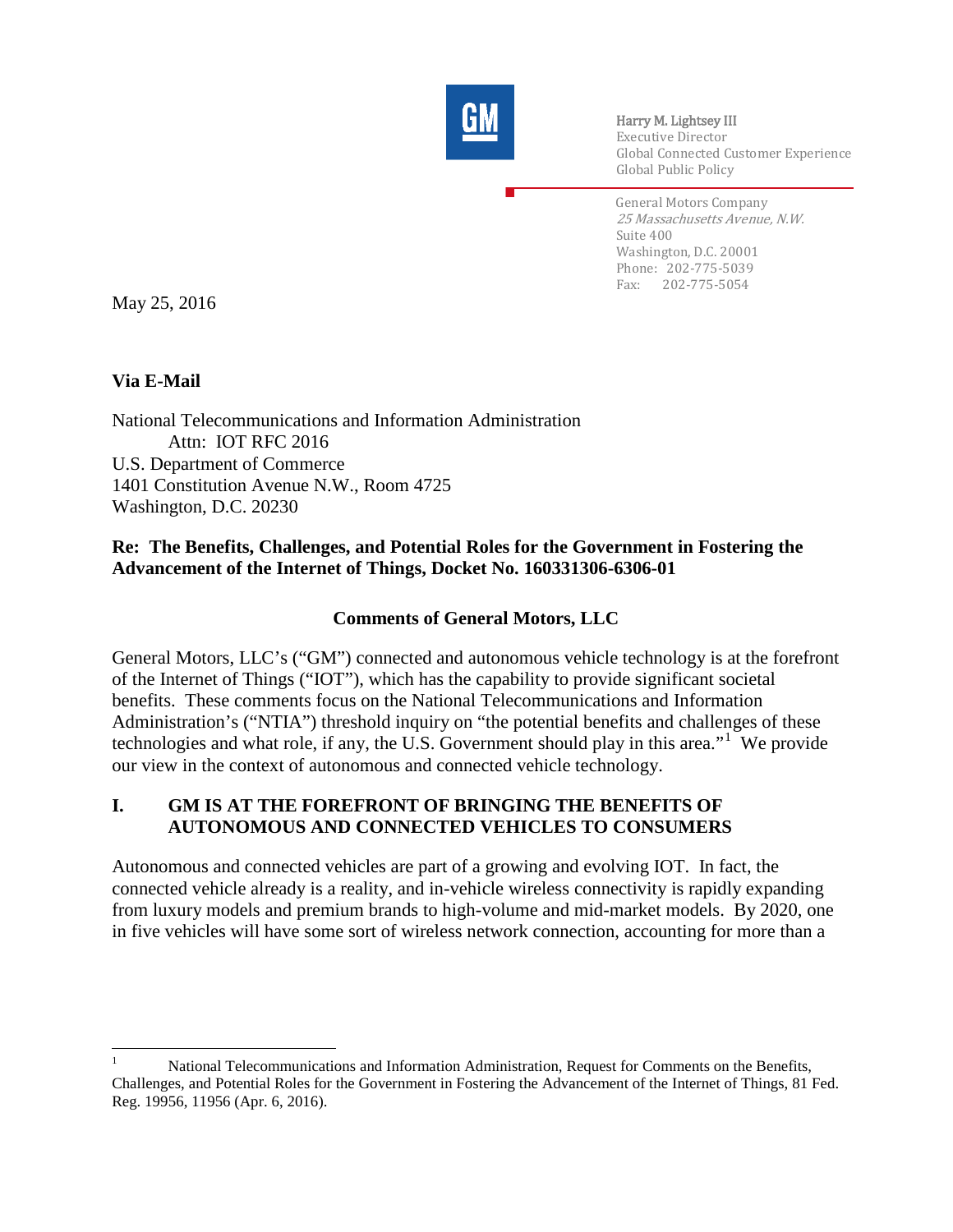quarter of a billion cars on global roads. $2$  Moreover, the market for connected vehicles is projected to reach \$54 billion in the next two years alone.<sup>[3](#page-1-1)</sup>

The attributes of autonomous and connected vehicle technology provide a compelling illustration of IOT's potential benefits. The modern vehicle has numerous electronic control units, or ECUs, that operate on millions of lines of computer code. With this tremendous computing capability—and connectivity—great opportunities for innovation exist, creating the potential to transform transportation by making it safer and more accessible. Not only can a networked vehicle include internal sensors that determine such things as speed, location, or temperature of the vehicle, but it also may interact with surrounding roads, buildings, and other vehicles to provide up-to-the-minute information to improve safety and avoid traffic.

GM is fully embracing this IOT technology, building upon its longstanding leadership in this area. GM is a global leader in connected and autonomous vehicles, delivering innovative services that are enhancing the overall ownership experience for customers. In fact, GM has led the industry in delivering connected vehicle services since the launch of OnStar in 1996. Today, OnStar serves more than 7 million customers in the U.S., Canada, China, Mexico, Europe, and Brazil. OnStar's suite of services include, among other things, automatic crash response, stolen vehicle assistance, remote door unlock, turn-by-turn navigation, vehicle diagnostics, hands-free calling and, through a partnership with AT&T, 4G LTE wireless connectivity.

OnStar's emergency services and automatic crash notification have helped prevent loss of life, underscoring GM's commitment to safety. OnStar's automatic crash notification service helps to automatically alert a call center advisor when certain crashes occur so they can provide help. In most situations, even if the driver is unable to speak, the advisor can use GPS technology to send emergency responders to the crash location. OnStar also has technology that can inform first responders about crash details to help them assess the likelihood of severe injuries. Today, OnStar handles on average two calls every second, 185,000 calls per day, and four million requests for assistance every month, including 100,000 emergency responses and 5,000 automatic crash responses every month.

GM, through a partnership with AT&T, also offers 4G LTE connectivity on more than 30 vehicle models. The bandwidth of 4G LTE allows the provision of a Wi-Fi hotspot in the vehicle. In the future, this platform will make more capabilities and services available to customers, and will further enhance their driving experience.

GM also continues to expand OnStar's Remote Link app that allows vehicle owners to perform a remote start from a long distance on a cold day or quickly unlock a vehicle with the keys locked inside. Electric vehicle owners can even use the Remote Link app to decide when they want to charge their batteries, potentially saving money and load on the power grid. All of these connected vehicle features improve the driving experience and increase safety and security.

<span id="page-1-1"></span>

<span id="page-1-0"></span><sup>&</sup>lt;sup>2</sup> Laruen Davidson, The Telegraph, "How Connected Cars are Driving the Internet of Things" (Jan. 27, 2015).

<sup>&</sup>lt;sup>3</sup> Smriti Tuteja, Hackerearth, "Connected Car Revolution in Automotive Industry" (Apr. 13, 2016.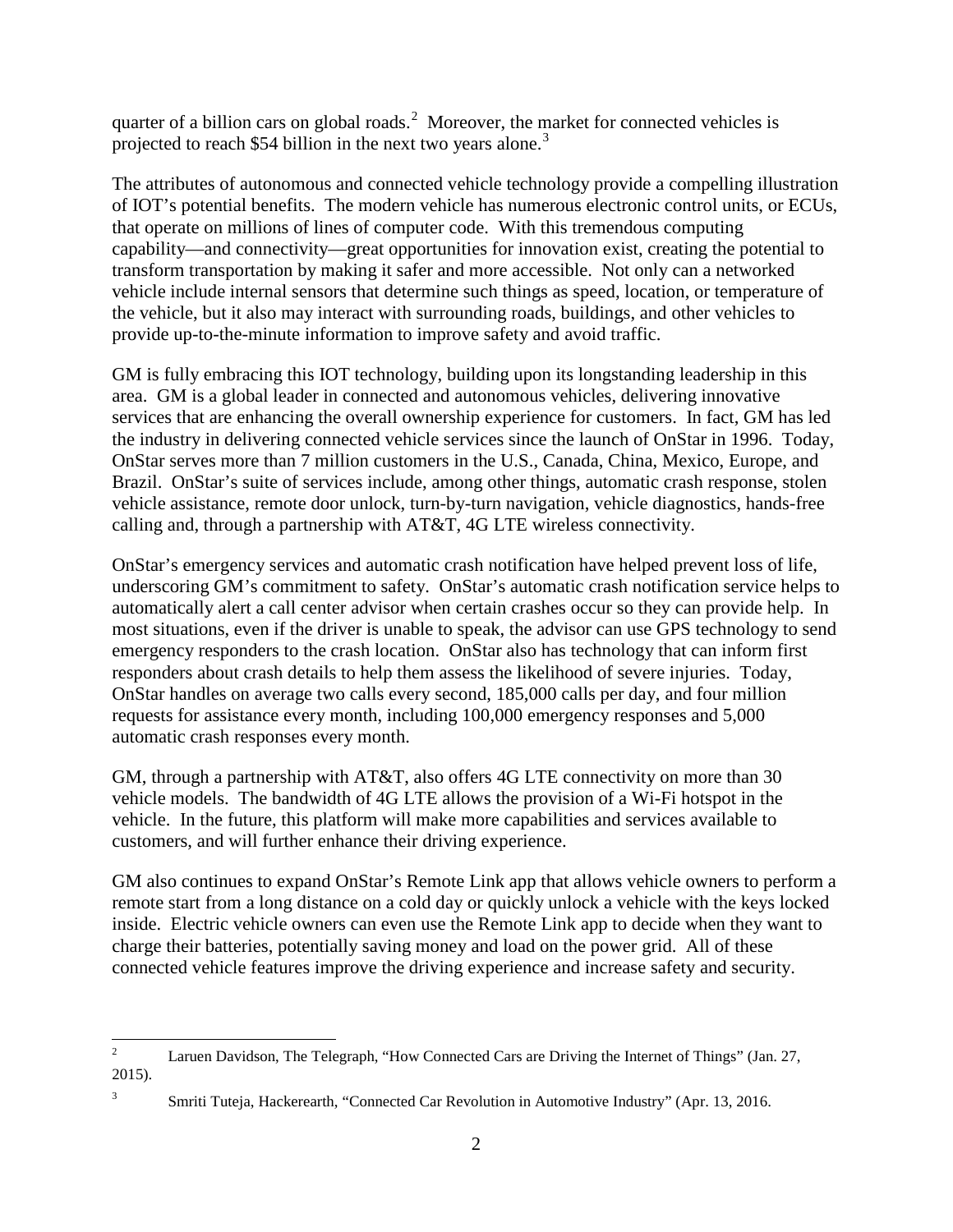In addition to its connected vehicle innovations, GM has a long history with autonomous vehicle research and is leading in promoting autonomous driving technologies. Recent statistics indicate that more than two million vehicle crashes occur annually in the United States. These crashes result in over 32,000 fatalities and significantly more injuries and property damage each year.<sup>[4](#page-2-0)</sup> According to the most recent government data, more than 94 percent of these crashes are caused by human error.<sup>[5](#page-2-1)</sup> Autonomous driving systems ("ADS"), specifically Level 4 and Level 5 ADS as defined by SAE J301[6](#page-2-2),<sup>6</sup> can dramatically increase public safety by removing human error. In addition, increased ADS vehicle utilization holds significant positive environmental and economic benefits, including reduced traffic congestion, elimination of unnecessary vehicle idling, and more efficient route choices. The technology also has the potential to create increased independence through mobility for the disabled and elderly communities.

GM is not doing this alone. The next phase of automotive innovation must include diverse business models, new technology, and evolving consumer interests. GM's recent investment in the ride-sharing company Lyft complements its expertise in autonomous vehicles by providing a ride-sharing platform to support potential deployment programs. GM's acquisition of Cruise Automation, a developer of autonomous-driving technology, is another important milestone in its work to deploy autonomous vehicles. Cruise's software expertise and rapid development capability will further accelerate GM's progress in autonomous vehicle technology.

Finally, GM also expects to be the first automaker to bring Dedicated Short Range Communications, or DSRC, Vehicle to Vehicle ("V2V") safety technology to market late this year in the 2017 Cadillac CTS. This technology will enable vehicles to communicate important safety and mobility information to one another to help avoid or mitigate a crash. V2V has huge safety potential—the National Highway Traffic Safety Administration ("NHTSA") estimates that once all vehicles are equipped, V2V could potentially mitigate 80 percent of non-impaired crashes, reducing costs to our nation's economy by \$8[7](#page-2-3)1 billion each year.<sup>7</sup>

## **II. GOVERNMENT SHOULD PROCEED CAUTIOUSLY IN A NASCENT LANDSCAPE AND ALLOW INNOVATION TO FLOURISH IN THE AREAS OF AUTONOMOUS AND CONNECTED VEHICLES**

Connected and autonomous vehicle technology offers tremendous societal benefits. Transformative technologies, however, may beget new policy challenges. The NTIA's request for comments appropriately notes many of the challenges facing IOT and, in particular, autonomous and connected vehicles. For these comments, GM focuses specifically on the safe and expeditious deployment of autonomous vehicles, on cybersecurity and data privacy, and on protection of the road safety spectrum necessary to operate V2V technology.

<span id="page-2-0"></span><sup>4</sup> <http://www.iihs.org/iihs/topics/t/general-statistics/fatalityfacts/overview-of-fatality-facts>

<span id="page-2-1"></span><sup>5</sup> National Highway Traffic Safety Administration, Traffic Safety Facts, "Critical Reasons for Crashes Investigated in the National Motor Vehicle Crash Causation Survey" (Feb. 2015).

<span id="page-2-2"></span><sup>6</sup> *See* SAE International Standard J3016.

<span id="page-2-3"></span><sup>7</sup> *See* National Highway Traffic Safety Administration, "The Economic and Societal Impact of Motor Vehicle Crashes, 2010 (Revised)," DOT HS 812 013 (May 2015).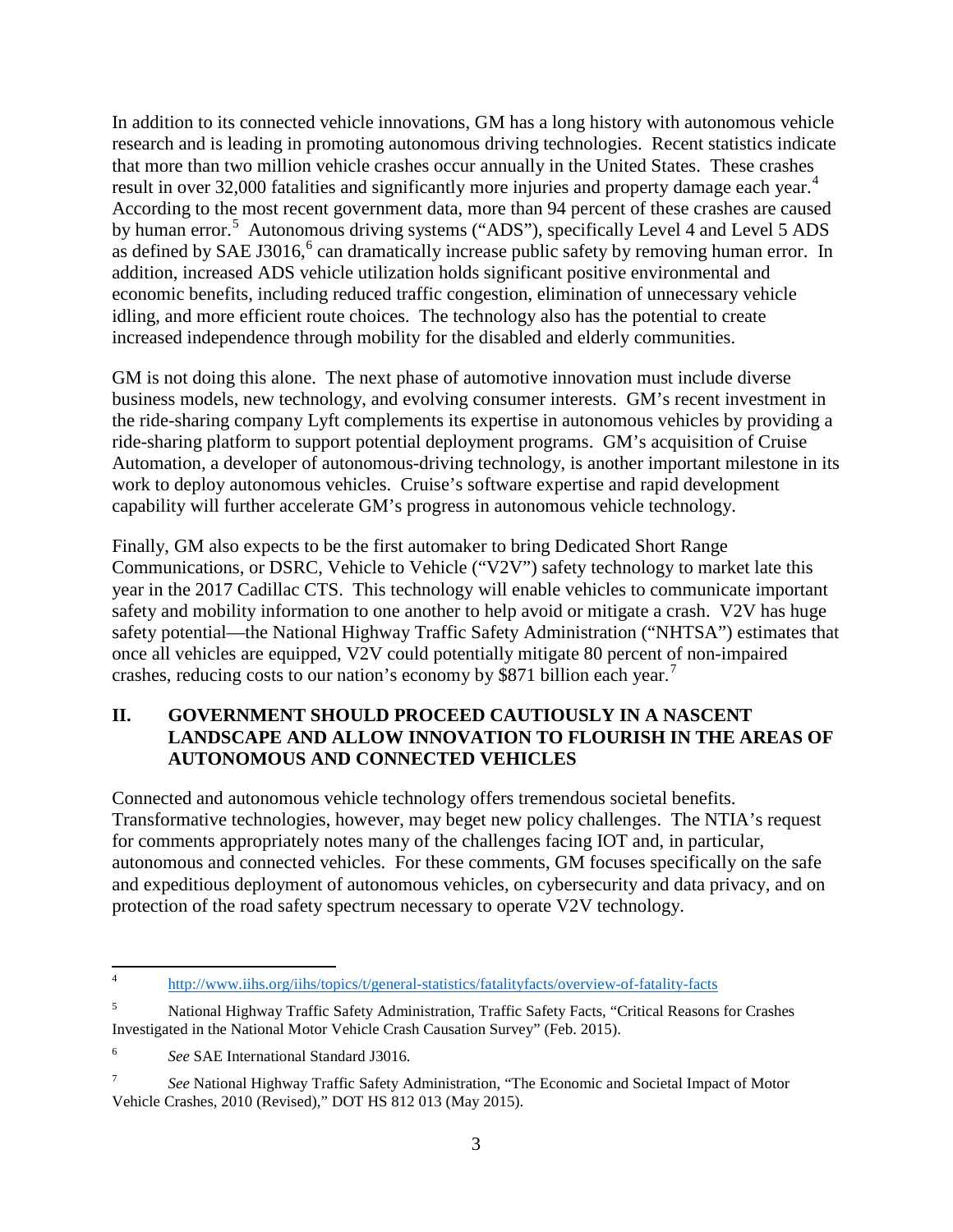### **A. Publicly Authorized "SAVE" Projects Will Bring the Benefits of Autonomous Vehicle Technology to Consumers in a Safe and Timely Manner**

One of the principal benefits of autonomous technology is safety. Self-driving vehicles promise to reduce traffic-related death rates by taking the biggest risk out of the equation—the human behind the wheel. Computers do not get tired or distracted. At the same time, no technology is completely failsafe. GM recognizes and appreciates the need to address ADS safety concerns from the outset in order to achieve the full potential of autonomous vehicle technology. Indeed, one of the most important policy challenges for autonomous vehicles will be to ensure that societal benefits are realized quickly while implementing this new technology in a safe and controlled manner.

Federal and state governments can encourage the safe and rapid development and deployment of ADS technology by authorizing Shared Autonomous Vehicle ("SAVE") projects in geographically bounded areas that might include urban residential areas, business districts, or university campuses. Publicly available on-demand ridesharing, car sharing, or similar platforms will help ensure that ADS technology is rapidly scaled to realize the full safety, environmental, and economic potential that the technology promises. In addition, SAVE projects' higher vehicle utilization rate—compared to public operation of household vehicles—will efficiently accumulate data that may be used by policymakers and others to assess autonomous vehicle safety and to inform further policy initiatives. SAVE projects also will provide the public with access to ADS technology without requiring a significant financial investment, which could speed public acceptance while at the same time protecting public safety through controlled rollouts. This real-world pilot approach also will foster the development of regulatory best practices, which can serve as a model for consistent state regulations that complement federal authority and remove unnecessary obstacles to deployment.

Of course, safety considerations must be at the forefront of any autonomous vehicle initiative, including for SAVE projects. The following safeguards for SAVE projects, taken together, will encourage safe and timely deployments of ADS technology:

- Only vehicles owned or controlled by an entity that has previously manufactured and distributed vehicles certified to federal motor vehicle safety standards should be allowed to participate.
- A participating motor vehicle manufacturer should be responsible for integrating ADS technology into the vehicles and for the safe operation of SAVE projects.
- Participating vehicles should meet all safety requirements, including that they be operated to comply with all federal, state, and local laws.
- Vehicles should be equipped with event data recorders and be capable of providing automatic crash notification to emergency responders.
- Once data from SAVE projects appropriately demonstrate superior safety performance, SAVE project vehicles should be permitted to function without human intervention in the vehicle. ADS technology without human intervention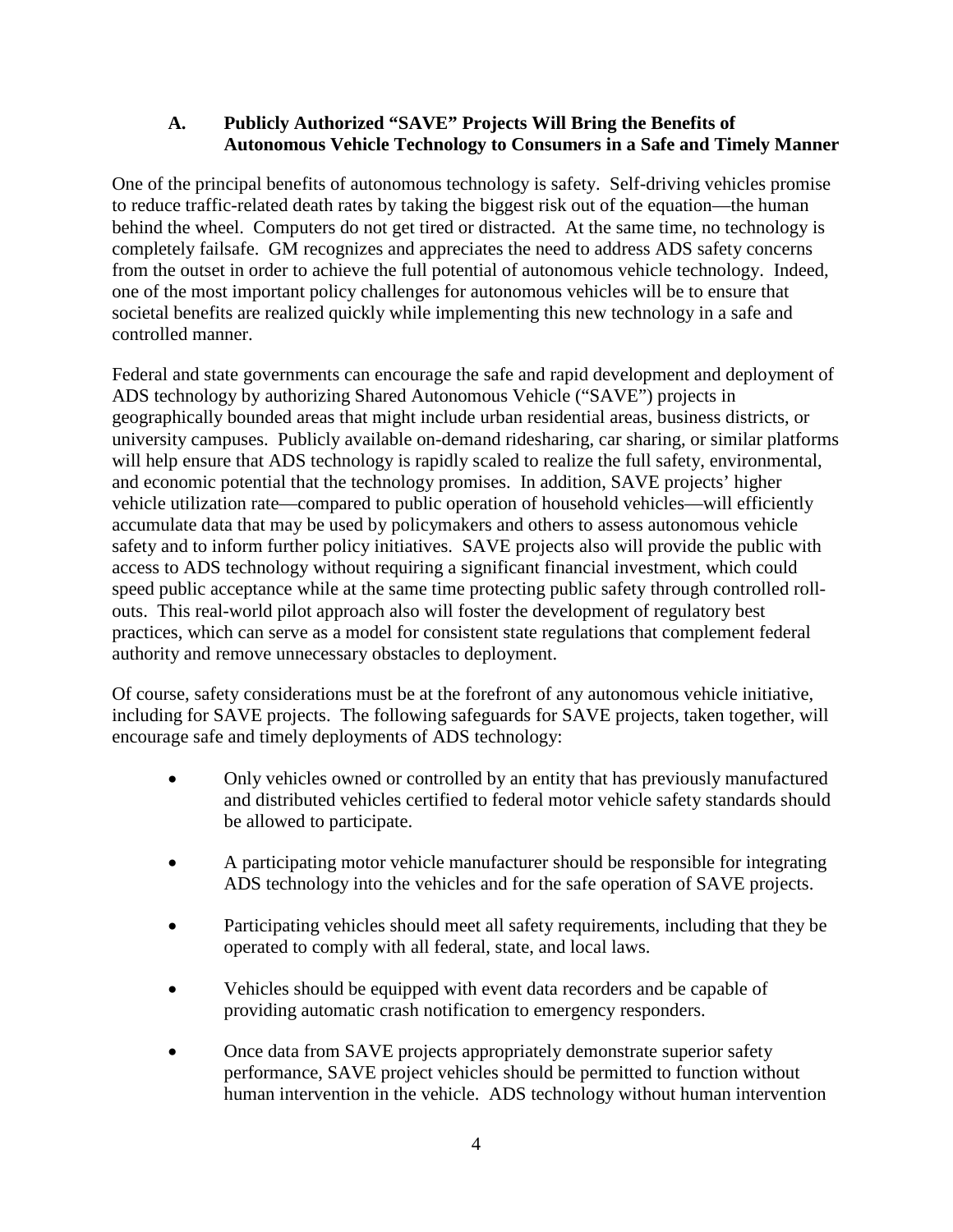presents the greatest potential to reduce human error that results in vehicle crashes and fatalities. It follows that in this scenario, the ADS technology should be considered the operator for purposes of assessing conformance to applicable laws and regulations.

SAVE projects present the next logical step toward public availability of high-level autonomous vehicles. GM encourages federal and state policymakers to further policy initiatives to accelerate the development and adoption of safe, high-level vehicle automation through realworld SAVE projects. Indeed, governments around the world are moving forward and establishing regulatory structures to encourage the testing of autonomous vehicles on their streets. The United Kingdom, for example, places no geographical limitations on tests, does not require special licenses or permits, and is opting not to require additional insurance.<sup>[8](#page-4-0)</sup> An enabling environment for ADS in the United States will be critical to our national competitiveness in this space.

## **B. Prescriptive Cybersecurity Regulation Would Hamper Ongoing, Proactive Industry Efforts**

For autonomous and connected vehicle technologies to deliver on their promise, they must earn the absolute trust of customers and the public that they will work as designed over the life of the vehicle. This includes protecting against cybersecurity threats. However, prescriptive, top-down cybersecurity regulation at this time would hamper proactive industry collaborations that already are addressing these risks. Numerous efforts are underway in the automotive sector and other standards bodies to address the myriad technical and operational issues that impact IOT innovation. Automakers should be free to develop and choose solutions that appropriately protect against cyber threats and that best fit both the needs of the product and the demands of automotive safety, as these factors evolve.

A voluntary, collaborative approach is a more meaningful mechanism for the promotion of cybersecurity than top-down regulation. Cybersecurity risks and responses are constantly evolving, and there is no single solution or set of requirements or standards. In fact, due to the rapidly changing nature of the cyber threat landscape, predefined, top-down cyber standards quickly could become obsolete. A better approach to address IOT cybersecurity challenges is through voluntary risk management, collaboration, and information sharing.

To that end, GM has devoted substantial resources and taken significant organizational and technical measures to respond to potential cybersecurity threats. GM takes a multi-layered approach to cybersecurity and is designing vehicle systems that can be updated with enhanced security measures as potential threats evolve. In this way, GM proactively is anticipating and addressing evolving cybersecurity challenges involving vehicles. Some examples of GM's cybersecurity efforts include the following:

• GM was the first auto manufacturer to create an integrated and dedicated global organization focused on minimizing the risks of unauthorized access to vehicles

<span id="page-4-0"></span><sup>8</sup> *See* Alex Davies, WIRED, "The UK Just Made Itself a Fantastic Place to Test Self-Driving Cars" (Feb. 12, 2015).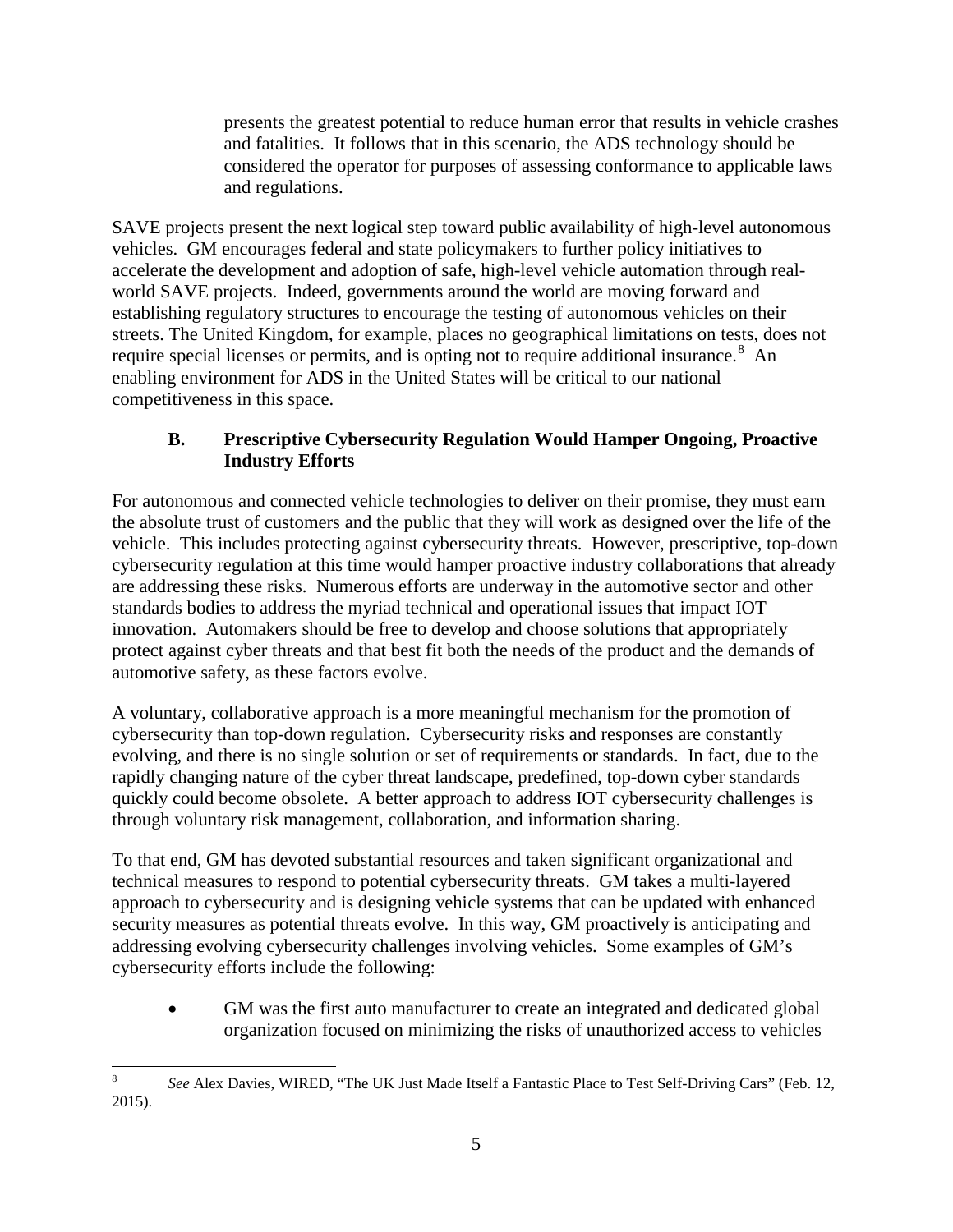and customer data. Jeff Massimilla, GM's Chief Product Cybersecurity Officer, has responsibility for the end-to-end cybersecurity of our vehicles and vehicle connected services.

- GM has collaborated with experts in the defense and aerospace industries, government organizations, academia and industry consortiums on best practices and key lessons.
- GM has launched a Security Vulnerability Disclosure Program through which security researchers, who are not already working with GM, find security bugs or vulnerabilities related to our products or services can inform GM via a secure website portal.

The automotive industry as a whole also has taken a proactive, as opposed to reactive, approach to cybersecurity, including sharing vehicle threat and vulnerability information to encourage appropriate safeguards. For example, automakers formed the Automobile Industry Information Sharing and Analysis Center ("Auto ISAC") in July 2015 to serve as the central point for the analysis and sharing of cyber threat information.<sup>[9](#page-5-0)</sup> GM is an active participant, and Jeff Massimilla is the Vice Chairman of the Auto ISAC Executive Committee. GM and the industry have also published a Framework for Automotive Cybersecurity Best Practices,  $^{10}$  $^{10}$  $^{10}$  and are working towards industry best practices. GM also leads the Society of Automotive Engineers ("SAE") cybersecurity committee which includes other OEMs and suppliers where cybersecurity practices are discussed and standards are developed. Finally, GM is engaged with other domestic and international industry consortia on cybersecurity practices and procedures.

This is not to say that government should be sidelined on cybersecurity issues. Regulators, nonregulatory experts like NIST, and entities like NTIA can play an important role in the development of cybersecurity solutions, best practices, and standards by encouraging industry to collaborate in the development of open, voluntary and consensus based standards. Government can also assist the private sector by sharing information and promoting a culture of voluntary efforts to raise the bar. The NIST Cybersecurity Framework illustrates the benefits of this approach. The NIST Cybersecurity Framework is based upon the understanding that security is not static and a single prescriptive approach is not appropriate in the cybersecurity context. Thus, a voluntary framework of ongoing risk assessment is the best model to address cybersecurity. GM supports the NIST Cybersecurity Framework and bases its sophisticated cybersecurity program, in part, upon the Framework's tenets.

<span id="page-5-0"></span><sup>9</sup> Current Auto ISAC members include BMW, FCA, Ford Motor Co., General Motors, Hondo Motor Co., Hyanai, Kia, Mazda, Mercedes, Mitsubishi, Nissan, Subaru, Toyota, Volkswagen. This membership represents more than 98 percent of cars on the road in North America.

<span id="page-5-1"></span><sup>10</sup> *See* [http://www.autoalliance.org/index.cfm?objectid=E5E3C2B0-BEC2-11E5-9500000C296BA163.](http://www.autoalliance.org/index.cfm?objectid=E5E3C2B0-BEC2-11E5-9500000C296BA163)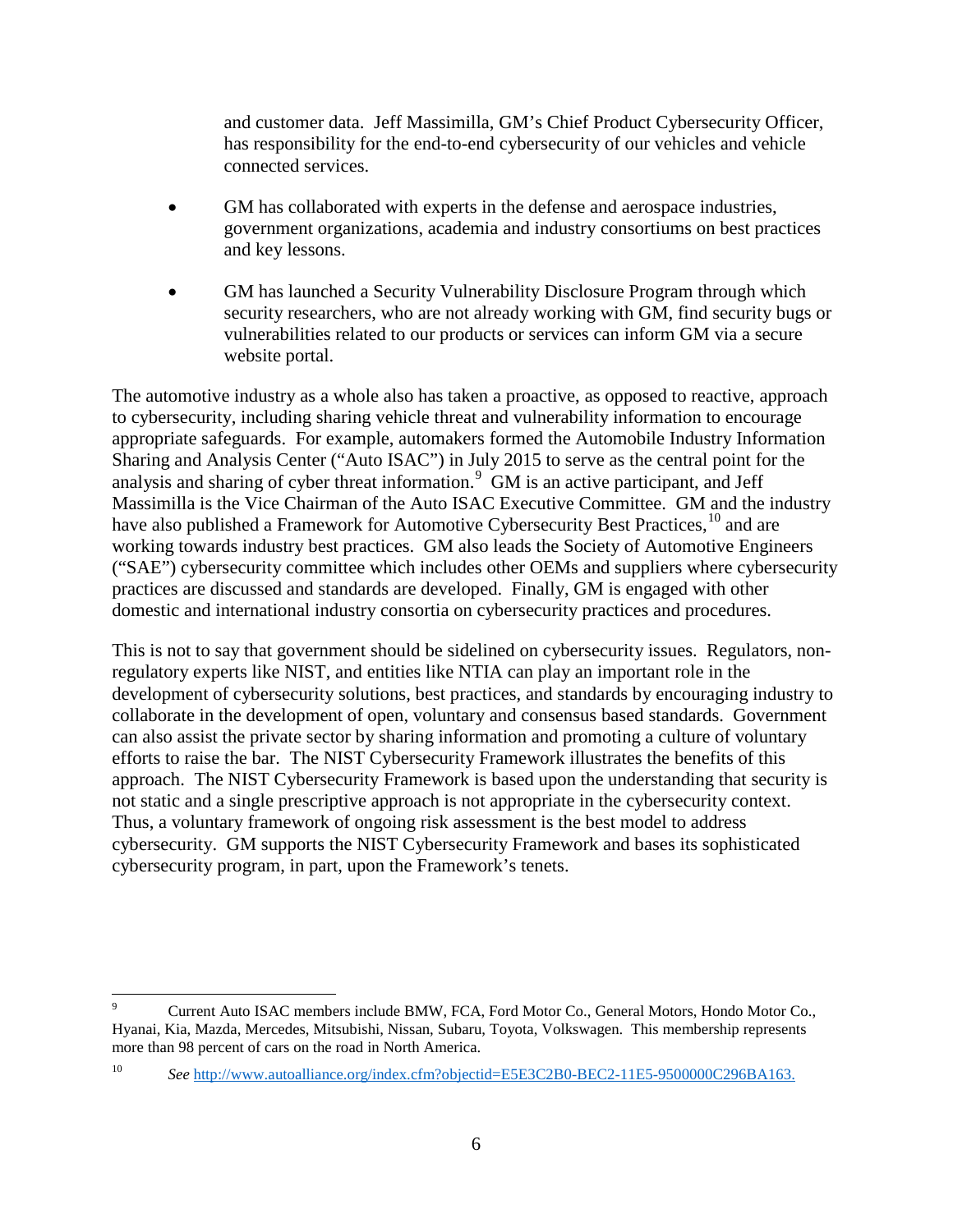### **C. Regulators Should Allow the IOT Market to Develop Within the Existing Consumer Privacy Framework**

Privacy is a legitimate concern, but not a novel one. At this stage, it is unclear whether or how nascent IOT markets heighten privacy concerns for consumers. Rather than rush to action prematurely, regulators should allow IOT to develop within the clear rules of the road that already exist to protect consumer privacy. As the Federal Trade Commission ("FTC") has cautioned, IOT-specific legislation may stifle IOT innovation and even penalize companies that attempt to implement reasonable privacy measures. $^{11}$  $^{11}$  $^{11}$ 

It is unclear what unique IOT privacy issues connected vehicle services present, if any. While some connected vehicle services may involve the collection, storage, and sharing of data, much of this activity will not implicate consumer privacy in any way. The very nature of some services will be to leverage data in which there is no cognizable privacy interest, *e.g.*, exhaust system performance or fuel efficiency. Other services will access consumer data but will provide clear consumer benefits. Consumers gladly will share information where they are provided notice and choice, and the value proposition is clear. Connected vehicle services are no different in this respect than many existing technologies and services.

GM agrees with the conclusion of the FTC's Staff Report on IOT, which does not yet see a need for regulators to aggressively step in and regulate IOT privacy.<sup>12</sup> At this stage, regulation, which by its nature is inflexible and rarely technology-neutral, could stifle innovation. Rather, the onus should be on device makers to build features that safeguard consumers and their data, where appropriate, and to communicate appropriate information to consumers. As the Staff Report recognizes, some data uses are generally consistent with consumers' reasonable expectations, and providing choices for every instance of data collection is not necessary to protect privacy.<sup>[13](#page-6-2)</sup> Moreover, to ensure that privacy efforts are appropriately focused on potential harms, regulators' interest in IOT should be limited to *consumer* IOT devices – enterprise or business-focused devices should be cordoned off from regulatory scrutiny.

For its part, GM designs its vehicles with consumer privacy expectations in mind. Indeed, GM works to ensure that its customers are notified of data collected and how it will be used. OnStar is GM's primary mechanism for collection of vehicle data. The OnStar User Terms and Privacy Statement implemented across our customer-facing channels are designed to provide customers with clear, meaningful descriptions of applicable data policies and practices. GM publishes its policies in order for consumers to make informed choices about products and services. It is also GM's practice to obtain opt-in consent for any services that may fall outside those described in the OnStar User Terms and Privacy Statement. Similarly, customers can cancel connected services at any time. Upon cancellation, data is no longer collected.

<span id="page-6-0"></span><sup>11</sup> *See* Federal Trade Commission, Staff Report, "Internet of Things: Privacy and Security in a Connected World" (January 2015) ("FTC IOT Staff Report").

<span id="page-6-1"></span><sup>&</sup>lt;sup>12</sup> FTC IOT Staff Report at 48.

<span id="page-6-2"></span><sup>&</sup>lt;sup>13</sup> FTC IOT Staff Report at 40.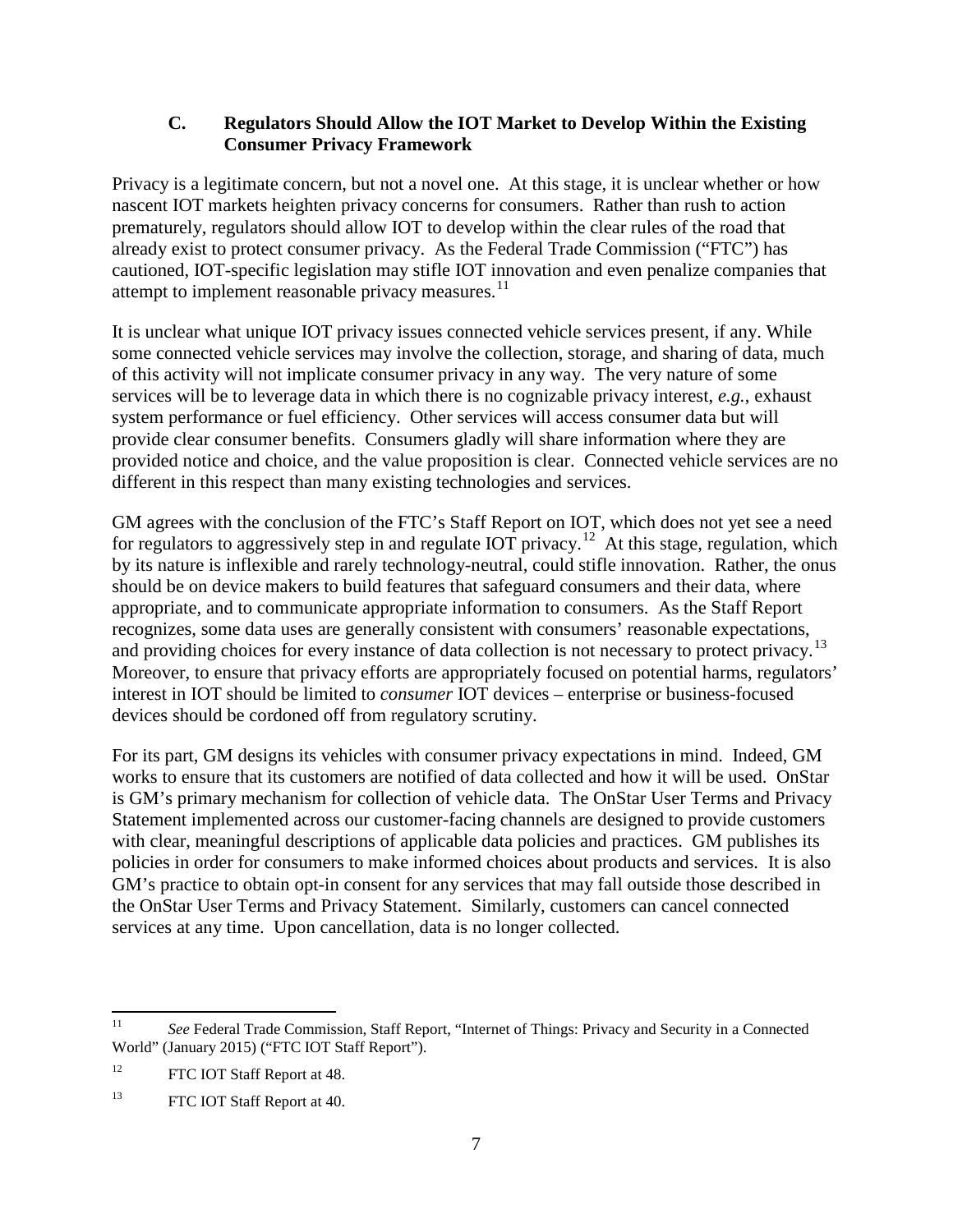The automotive industry also has responded to rapidly evolving technology by developing and voluntarily adopting industry best practices and guidelines to protect privacy. In November 2014, the Alliance of Automobile Manufacturers, Inc. and the Association of Global Automakers, Inc. published the Consumer Privacy Protection Principles: Privacy Principles for Vehicle Technologies and Services.<sup>14</sup> These principles are based upon the Fair Information Practice Principles ("FIPPs") and relate to the collection, use, and sharing of personal and vehicle information associated with vehicle technologies that collect, generate, record, and store this information. The principles call for automakers and manufacturers to ensure the following by 2017:

- Provide consumers with clear notice and choice in the use and collection of personal information;
- Use personal information in a way that is consistent with the context in which it was collected;
- Collect information only as legitimately needed, and retain it only for as long as necessary;
- Implement reasonable data security measures;
- Maintain the accuracy of the data, and provide access to users; and
- Remain accountable to consumers for adherence to these principles.

Participating companies have committed to taking reasonable steps to ensure that they and other entities that receive relevant information adhere to these principles. These voluntary guidelines are meaningful commitments that will promote sound privacy practices within the auto industry while also ensuring that important autonomous and connected vehicle technology is brought to the public in a timely and complete manner. This effort shows that the private sector can and should lead the way on developing practical, flexible approaches that assist consumers.

# **D. Regulators Must Ensure the Availability and Protection of Road Safety Spectrum**

As noted above, GM expects to be the first automaker to bring V2V technology to market late this year in the 2017 Cadillac CTS. GM believes that V2V is an exciting safety technology that could dramatically improve vehicle safety. The process is going to involve a rapid learning cycle for GM and for the industry as a whole, and GM applauds the federal government for wanting to do everything it can to facilitate the application of this technology as quickly, and as safely, as possible.

<span id="page-7-0"></span><sup>14</sup> Privacy Principles for Vehicle Technologies and Services (Nov. 13, 2014), *available at* http://www.globalautomakers.org/media/papers-and-reports/privacy-principles-for-vehicle-technologies-andservices.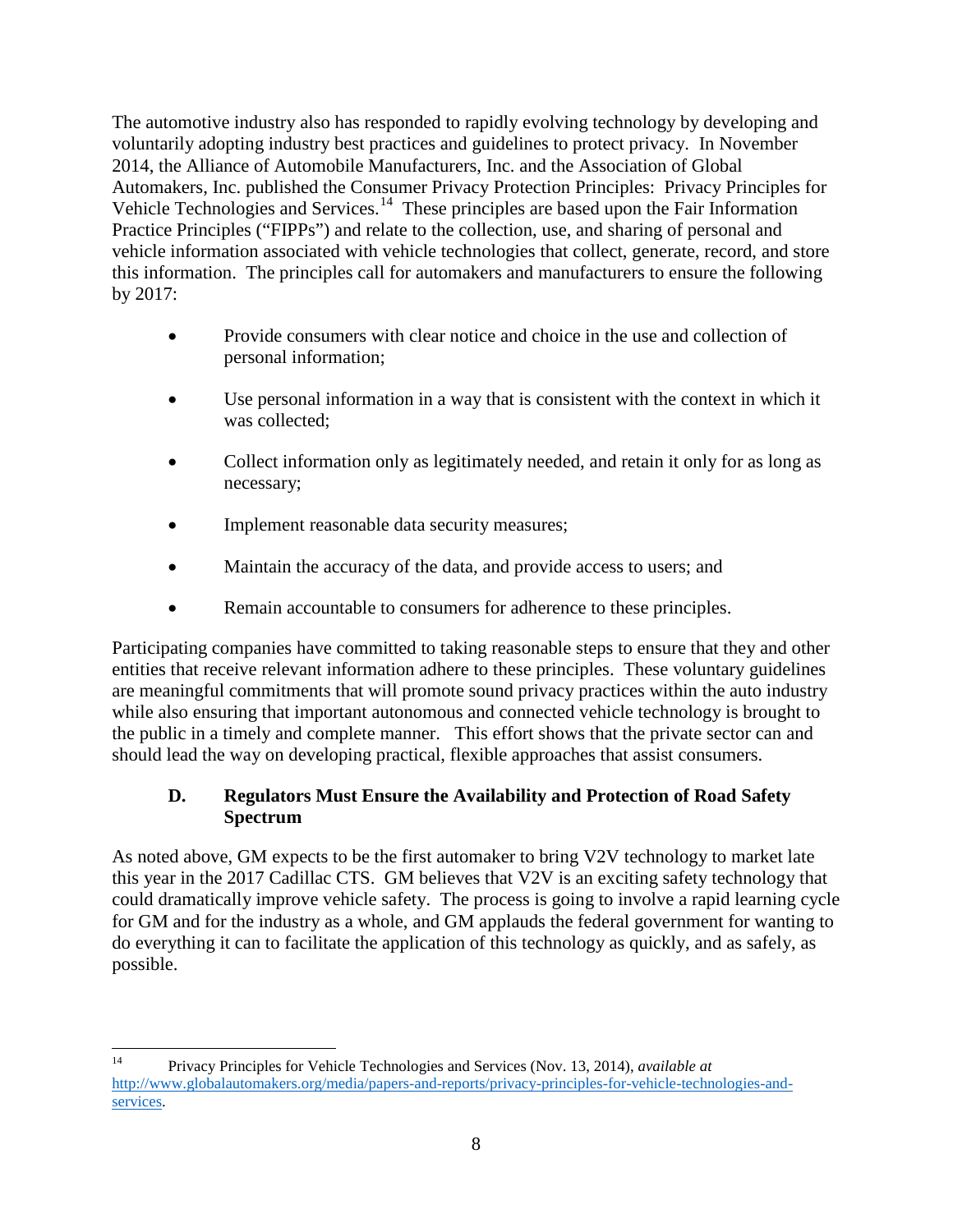V2V systems are on the brink of widespread deployment, and the U.S. government must ensure the availability of spectrum to support safety-critical V2V communications. The Federal Communications Commission ("FCC") has allocated 75 MHz of spectrum at 5.850-5.925 GHz to the mobile service for use by DSRC systems operating in the Intelligent Transportation System radio service ("Road Safety Spectrum").<sup>[15](#page-8-0)</sup> In making this allocation for DSRC, the FCC noted that DSRC and V2V applications are a key element in meeting the nation's transportation needs and in improving the safety of our nation's highways.<sup>16</sup> Indeed, as noted above, NHTSA estimates that the technology could mitigate up to 80 percent of the over four million annual unimpaired vehicle crashes saving thousands of lives and reducing the \$871 billion cost to our nation's economy each year.

However, the availability of much-needed spectrum for V2V communications is now under threat from proposals seeking to open the 5.9 GHz band for sharing with unlicensed Wi-Fi users.<sup>[17](#page-8-2)</sup> To be clear, GM does not oppose sharing the 5.9 GHz band so long as sharing is done without harmful interference to V2V spectrum and without significantly disrupting DSRC deployment. In fact, automakers have been begun testing a sharing proposal that may enable Wi-Fi devices to operate in the 5.9 GHz band without causing harmful interference to DSRC units operating in the same area. However, further testing is needed to identify the best and most secure approach to protecting V2V communications and avoiding interference. In the meantime, it is critical that the spectrum allocated for V2V should not be opened for use by (or sharing with) unlicensed Wi-Fi users until testing conclusively establishes that sharing will not adversely impact or interfere with the operation of V2V systems.

Interference will impair our collective ability to achieve the important benefits that the FCC and NHTSA have so clearly stated. With so much at stake, GM urges policymakers to proceed extremely cautiously with any proposed sharing of the Road Safety Spectrum. While sharing the 5.9 GHz band remains a strong possibility, it is extremely important that sharing not be allowed until all measures have been taken to ensure the viability and promise of V2V technology.

<span id="page-8-0"></span><sup>15</sup> *See Amendment of Parts 2 and 90 of the Commission's Rules to Allocate the 5.850-5.925 GHz Band to the Mobile Service for Dedicated Short Range Communications of Intelligent Transportation Systems,* Report and Order, 14 FCC Rcd 18221 (1999).

<span id="page-8-1"></span> $16$  *Id.* at **[9.**]

<span id="page-8-2"></span><sup>17</sup> *See, e.g.,* Letter to President Barack Obama, available at http://glenechogroup.isebox.net/wififorward/sharing-spectrum-for-gigabit-wi-fi?default=wjT98ye0.